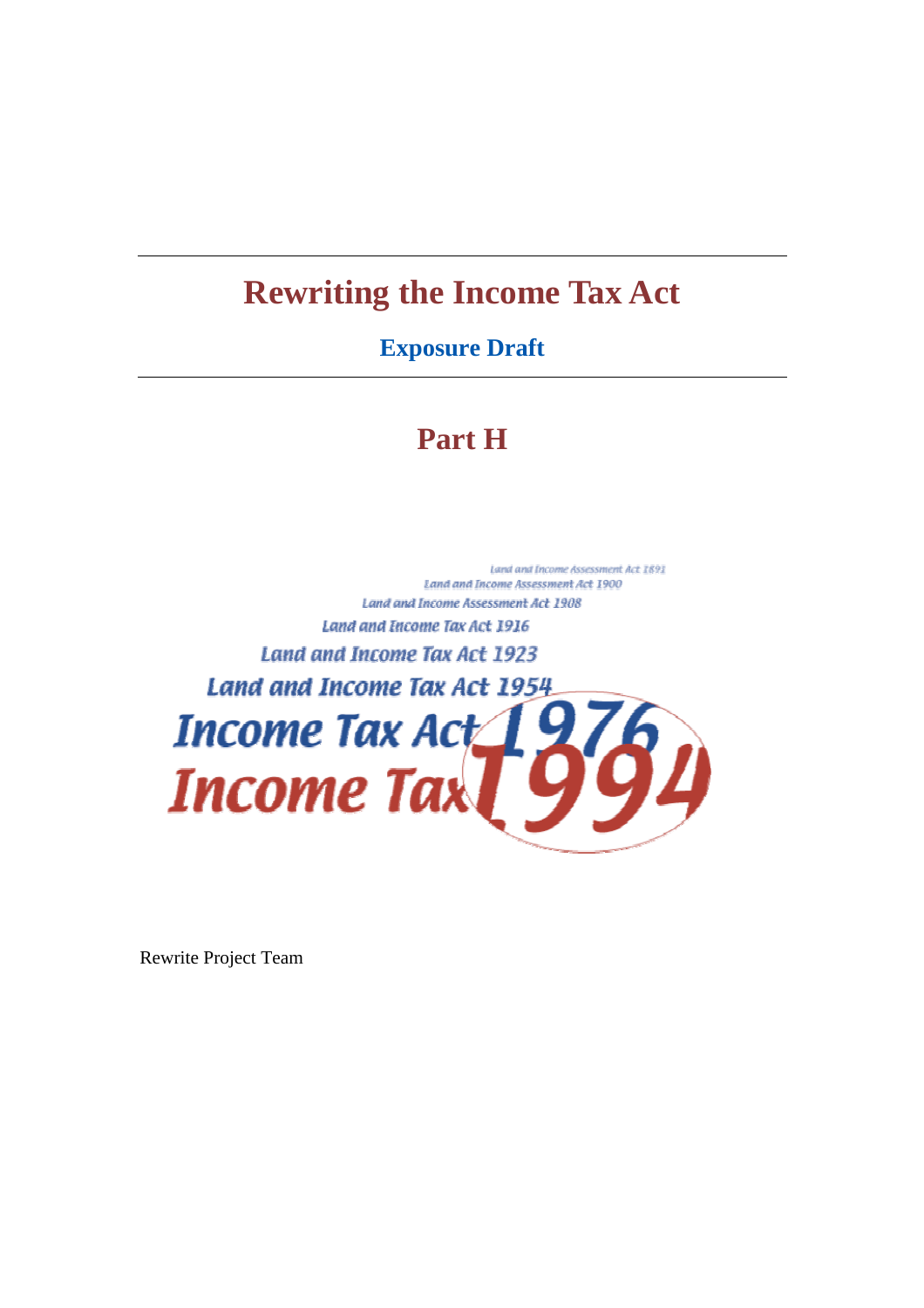First published in March 2005 by the Policy Advice Division of the Inland Revenue Department, P O Box 2198, Wellington.

Rewriting the Income Tax Act: Exposure Draft - Part H ISBN 0-478-27124-7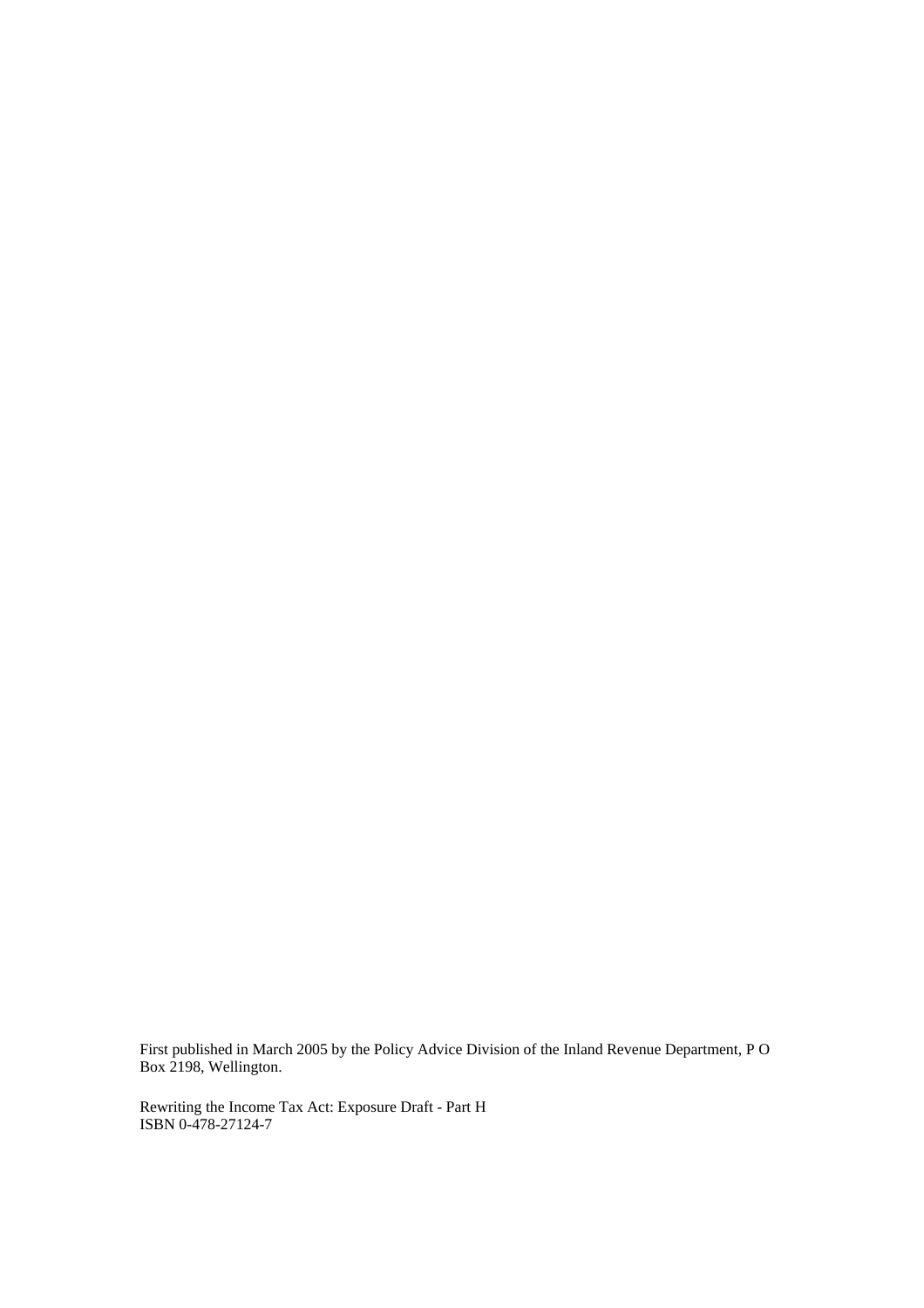# **Introduction**

This exposure draft has been prepared by the project team responsible for rewriting New Zealand's income tax legislation. It contains draft legislation for the rewrite of Part H of the Income Tax Act 2004, which relates to special rules that modify the way in which Parts B to E operate for certain persons and entities.

Rewritten Parts A to E of the Act were enacted in May 2004, with effect from the 2005-06 tax year.

The key objective of rewriting the Act is to produce tax legislation that is clear, uses plain language and is structurally consistent. This it is intended to make it easier for taxpayers to identify and comply with their income tax obligations, ultimately saving them time and money.

We are rewriting the law as it currently stands. Changes to the law, other than minor ones in the interests of clarity or simplicity, will continue to be handled through the normal legislative programme. The presence or absence of provisions in the rewritten draft legislation does not necessarily indicate any future change in tax policy.

We invite submissions on any aspect of this work, including the points raised in this commentary. The closing date for submissions is 30 April 2005. Submissions should be made to:

The Rewrite Project Policy Advice Division Inland Revenue Department PO Box 2198 WELL **INGTON** 

Electronic submissions should be sent to: policy.webmaster@ird.govt.nz.

Please note submissions may be the subject of a request under the Official Information Act 1982. The withholding of particular submissions on the grounds of privacy, or for any other reason, will be determined in accordance with the Act. If you feel any part of your submission could be properly withheld under the Act (for example, for reasons of privacy) please indicate this clearly in your submission.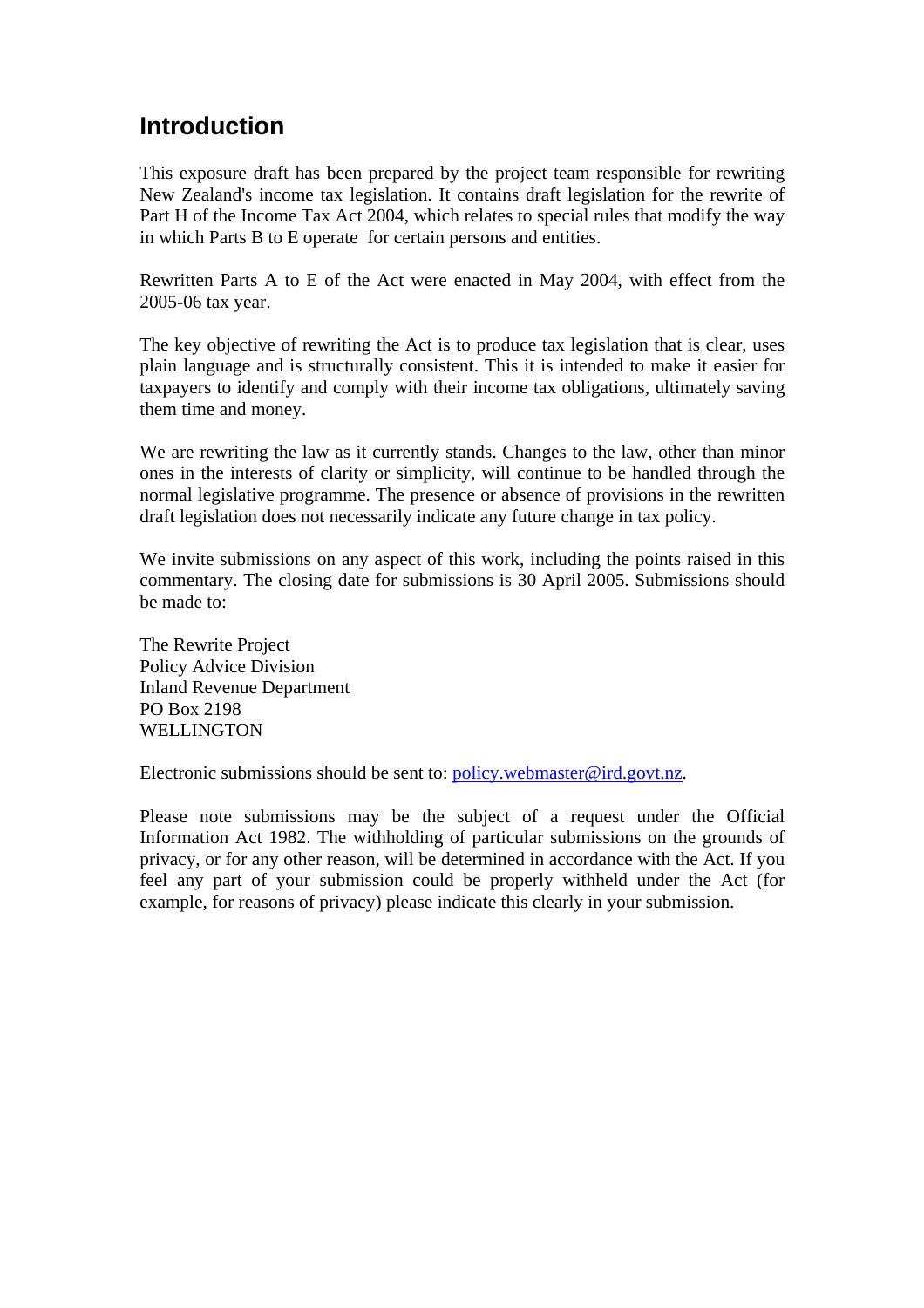# **COMMENTARY ON REWRITTEN PART H OF THE INCOME TAX ACT 2004**

#### **Introduction**

Part H of the Income Tax Act 2004 contains groups of rules that modify the calculation of taxable income for a tax year for certain persons and entities. Some provisions within Part H also affect provisions in Parts F to N of the Act.

This commentary outlines the drafting changes proposed in rewriting Part H. No policy changes are proposed.

The drafting changes relate mainly to structural relationships, are relatively minor, and are intended to improve the legislation. They fall into four main types:

- modernising the style and language;
- ordering the subparts from the most generally applicable to the more specific sets of rules;
- improving the clarity of the law; and
- removing redundant material and relocating some provisions, as appropriate.

#### **Benefits of the proposed structure**

Although current readers may be familiar with the concepts contained in Part H, the rewriting of this Part must also take into account the needs of future readers.

Future readers may come to the legislation without knowledge of how the various rules in Part H interact with the core provisions and Parts C to E. In identifying these interrelationships, the draft legislation assists readers in their understanding of the operation of core provisions when applied to the various persons and entities addressed in Part H.

The ordering of the subparts reflects the drafting policy that the more generally applicable provisions should appear earliest in each Part.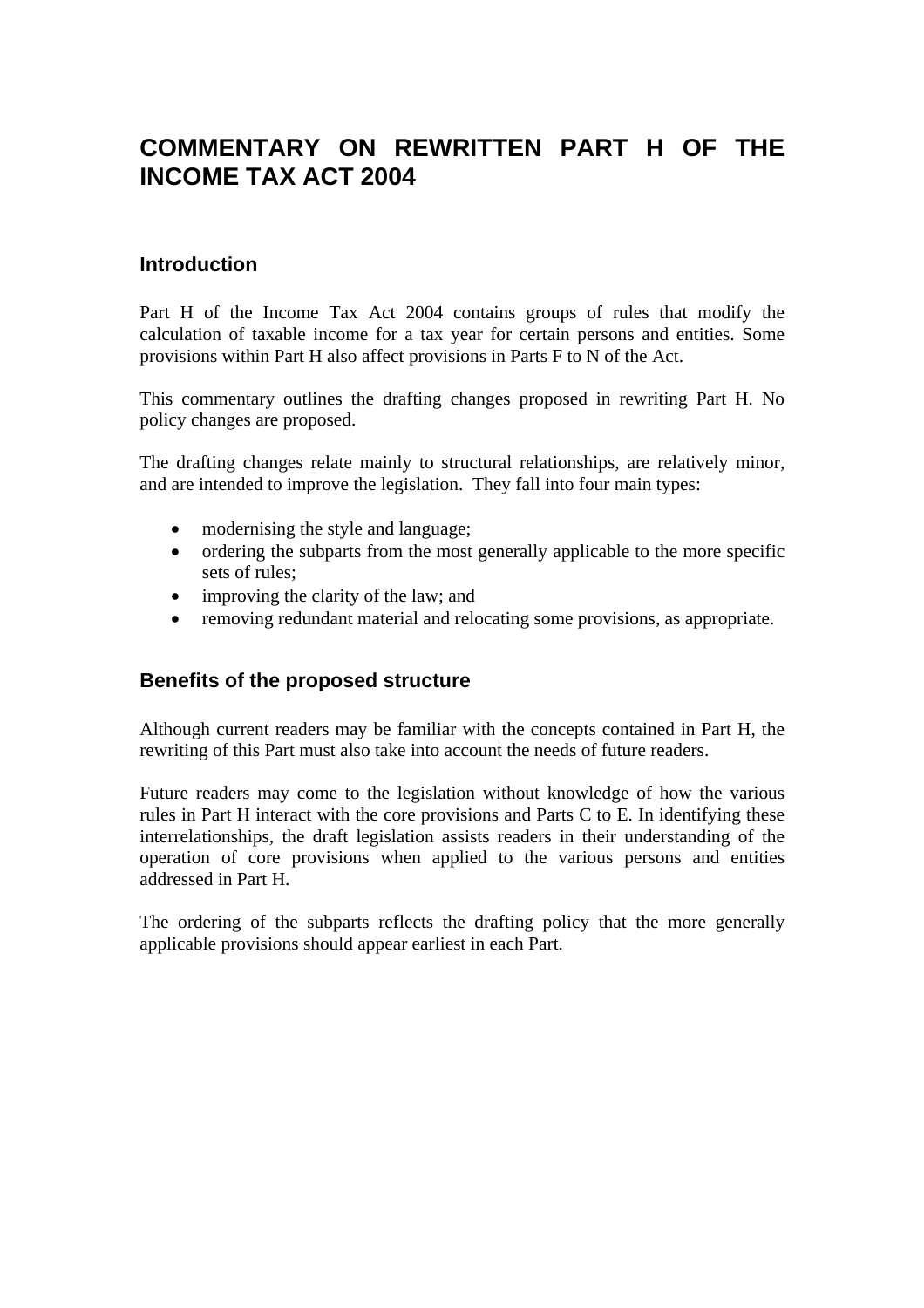# **Draft subpart HB: Attributing companies**

#### **Terminology**

The draft legislation uses the terms "attributing company" and "loss attributing company" in place, respectively, of "qualifying company" and "loss attributing qualifying company".

The policy is to treat dividends distributed from this type of company as a non-taxable transaction, similar to the way in which the Act applies to drawings made from a partnership. For loss companies, the policy is to attribute the net loss of the company in a manner similar to the way partners share in losses of the partnership.

This results in an attributing company satisfying its income tax obligations in relation to its taxable income. The company is then able to pay dividends to its shareholders without any further income tax liability for the shareholders. If the company elects to attribute its losses, the company's net losses are attributed to the shareholders in proportion to their effective interest in the company.

The term "attributing" is already used in this set of rules for a "loss attributing company" and is considered to better reflect their nature. In contrast, the word "qualifying" that is currently in use is not very meaningful. Also, it is used in a variety of ways in the Act, which can be confusing to readers.

#### **Reorganisation of material**

The requirements set out in section OB 3 of the 2004 Act are relocated within draft subpart HB, primarily in draft sections HB 5 and HB 6. This draws important provisions of these rules closer together, making it easier for readers to find the relevant detail.

#### **Relationship with Part C**

Distributions from an attributing company are either treated as fully imputed dividends or as exempt income. This effect is reflected in a draft provision for subpart  $\overline{\text{CW}}$ 

The reference to "transitional capital amount" in section HG  $13(1)(a)(i)$  of the 2004 Act has been removed. This reference is redundant as it related to unexpired, ten year bonus issues, which terminated in 1998.

#### **Relationship with Part D**

Section HG 9(3) of the 2004 Act provides a restriction on the amount of deduction a person is allowed for interest incurred. This restriction is proposed to be included in subpart DB as a limitation on the deduction, although it continues to be detailed in draft section HB 24. As interest is allowed as a deduction under the general permission, the limiting effect of draft section DB 8A requires an override of the general permission.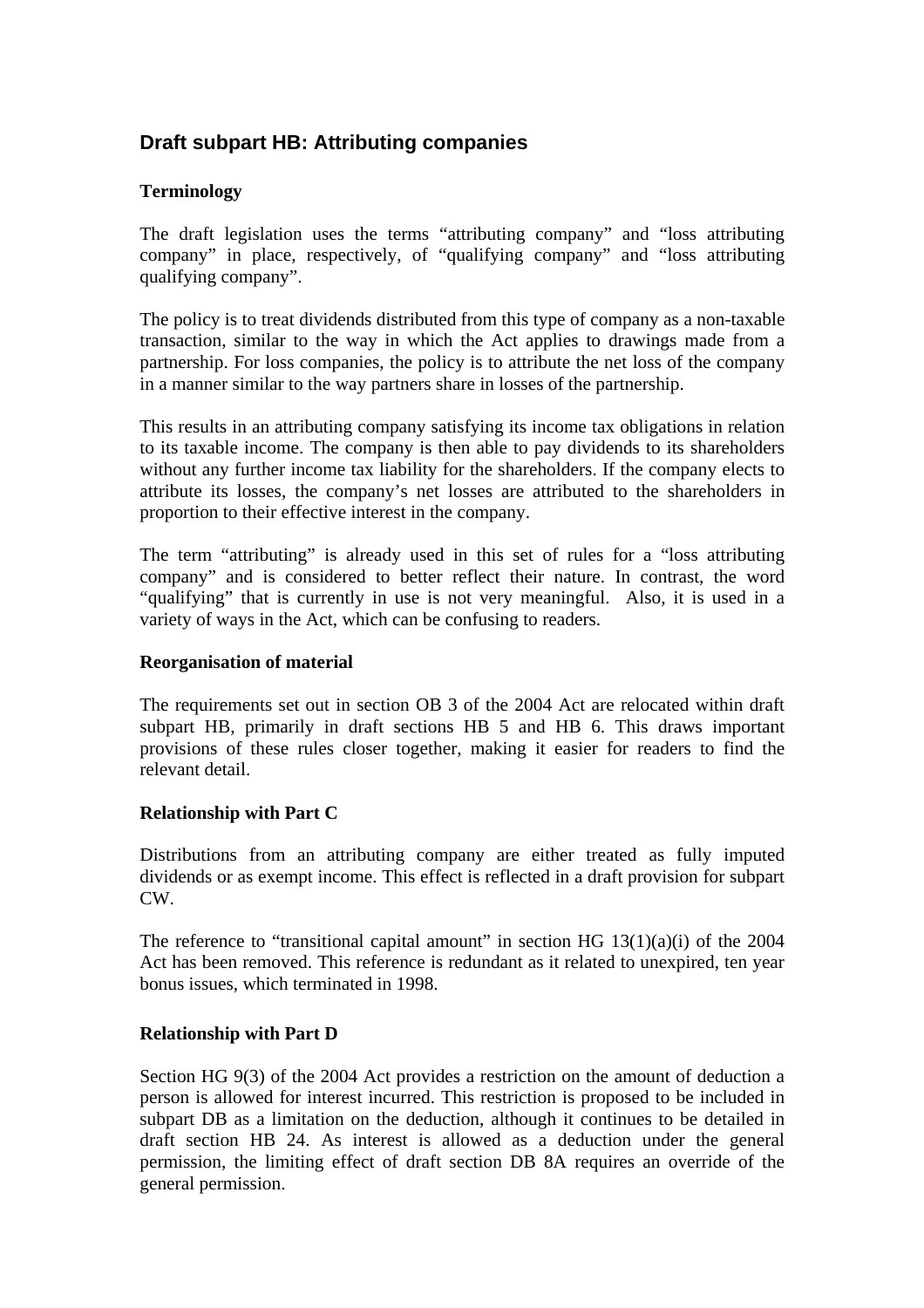# **Timing of attribution of attributed CFC loss and FIF loss**

Draft section HB 29 clarifies that the time at which the shareholder incurs the attributed loss is subject to the differing balance date rule in draft section HB 31.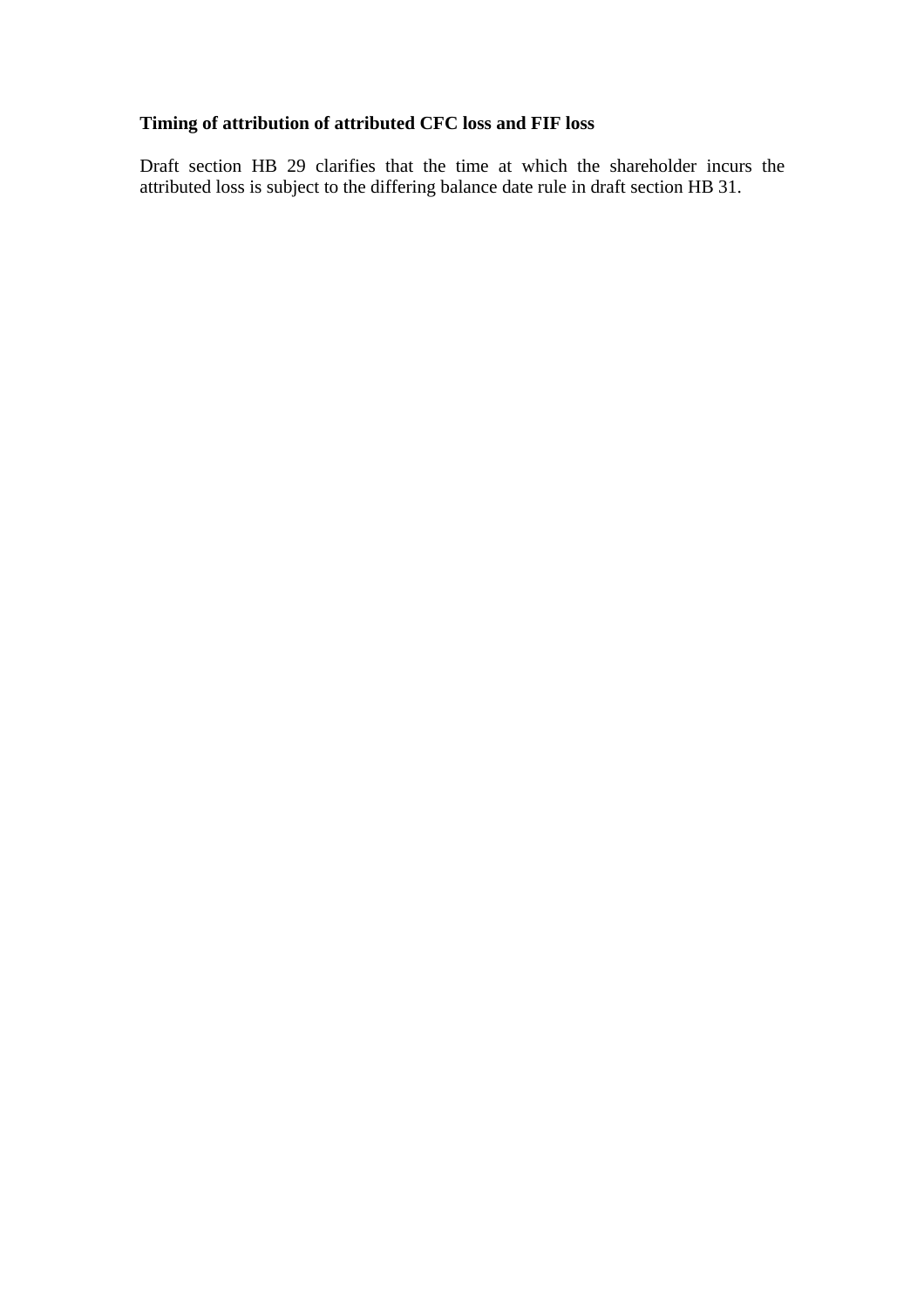## **Draft subpart HC: Trusts**

#### **Terminology and definitions**

#### *Complying and non-complying trusts*

The word "qualifying" is not very meaningful. Because it is used in a variety of ways in the Act, to continue to use the term in association with trusts is not consistent with the goal of achieving clear and unambiguous legislation. Therefore the defined terms "qualifying trust" and "non-qualifying trust" are replaced with "complying trust" and "non-complying trust", to better reflect the underlying policy.

#### *Trust rules*

The definition of "trust rules" is simplified to refer to those provisions that have general application, rather than including provisions that are narrowly focused.

#### *Beneficiary income*

A beneficiary is taxable on the basis of residence and source. The draft definition of "beneficiary income" clarifies this by removing paragraphs (a)(iii) and (iv) (section OB 1 2004 Act) as they are no longer necessary. The treatment of income derived by a non-resident trustee and the relationship of that income to beneficiary income is now more clearly set out in draft section HC 22(5)

#### **Transfer of value and terms "distribution", "settlor" and "settlement"**

The defined terms "distribution", "settlor" and "settlement" rely on the common law but also extend the common law concepts for certain classes of transaction or event. In reviewing the effect of these two terms, it seems that both a "distribution" and a "settlement" involve a transfer of value in a very similar way to the concept used in subpart CD of the 2004 Act.

In rewriting the dividend rules in subpart CD, a transfer of value is a transaction or event that leads to a value passing from one person to another for an unequal consideration (if any) in return.

These two concepts have been re-drafted on the basis they are a transfer of value which is intended to simplify and harmonise concepts that have similar effect throughout the Act.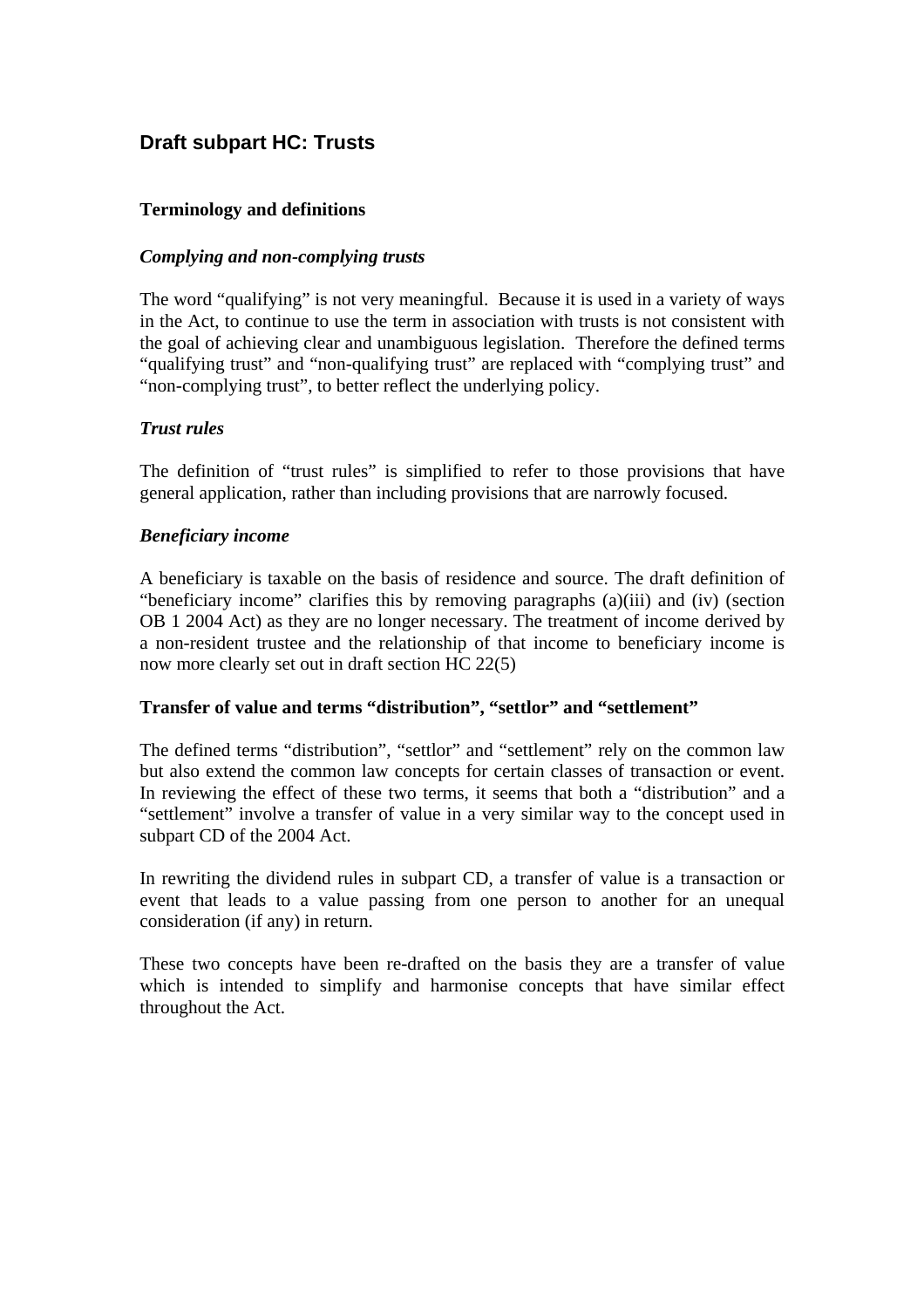#### **Charitable trust**

The concept of "charitable trust" is defined for the purpose of the trust rules in section HH 1 of the 2004 Act, even though the definition is virtually the same as the concept of "charitable trust" used in subpart CW. The draft section HC 10 therefore rationalises the legislation because it is not necessary to retain a separate definition of "charitable trust" for the trust rules.

#### **Relocated provisions**

The income aspects of sections HH 1(7), HH 3(1), HH 3(3), HH 4(3), HH 5A, and HH 8 of the 2004 Act are relocated to draft subpart CV, to ensure structural consistency with sections BD 1, CA 1, and CA 2 (2004 Act).

The exempt income provisions in sections HH 3(1), HH 3(3B), HH 4(6) and HH 3A to HH 3F (2004 Act) are now located in subpart CX, also to ensure structural consistency with sections BD 1, CA 1, and CA 2 (2004 Act).

The agency placed on trustees and settlors is signalled also in the agency provisions in draft subpart HD, for completeness.

Section HH 1(9) (2004 Act) is relocated to subpart FC, as this rule re-characterises the nature of the trust on the date referred to in that section.

#### **Non-resident trustee treated as New Zealand resident**

Draft section HC 22 introduces a link to section BD 1(4) in the core provisions of the 2004 Act.

The link is intended to assist the reader identify that this rule overrides a core concept of the Act: taxation on the basis of both source and residence. This link is an illustration of the underlying theme of Part H, being to modify the operation of Parts B to E in relation to certain type of person or entity.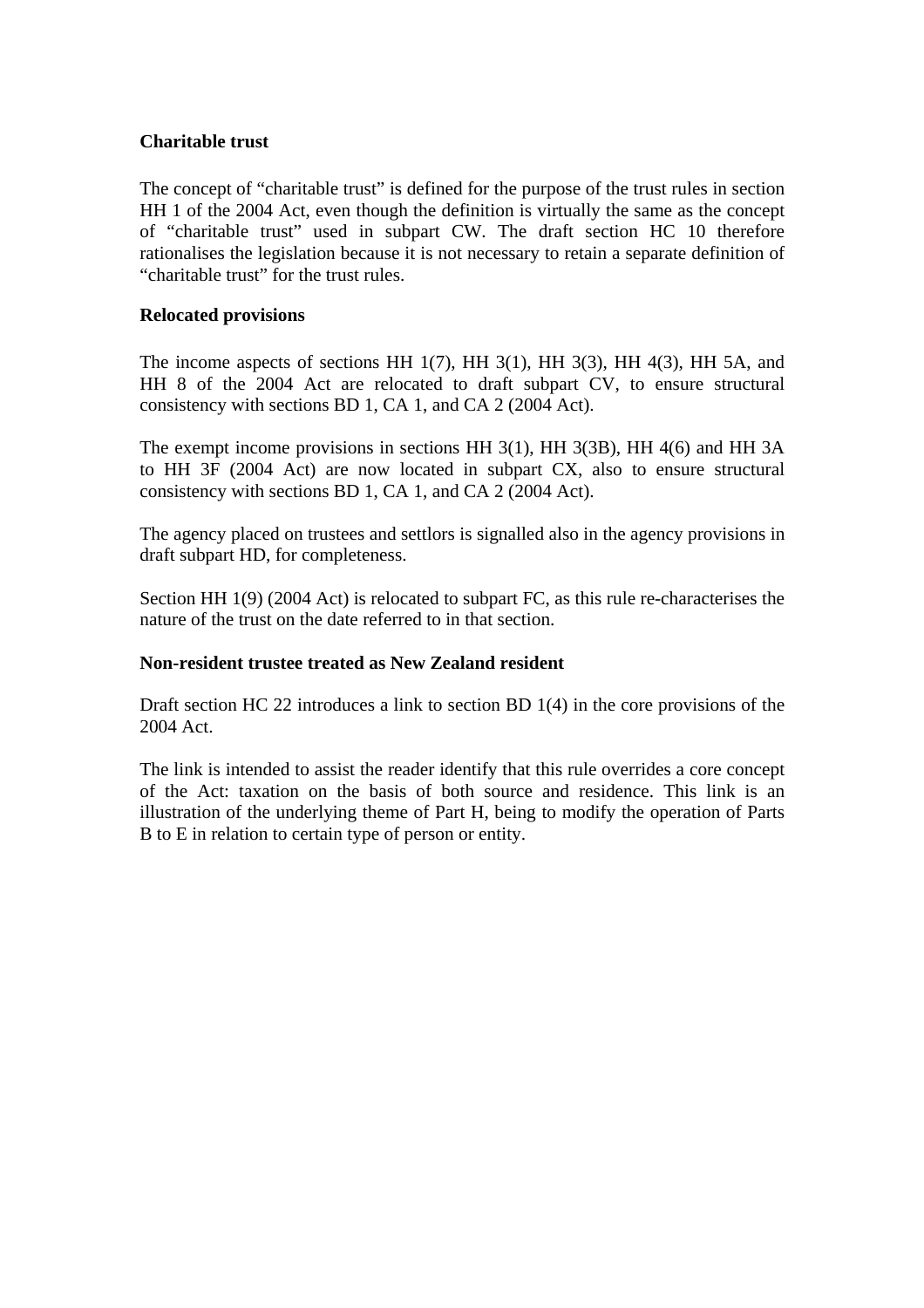## **Draft subpart HD: Agency**

#### **Reorganisation**

The main feature of the draft subpart HD is a consolidation into a single section of the obligations (draft section HD 3) that a person declared to be an agent must satisfy. The rewritten provisions also draw together other agency provisions (by way of crossreference) that are located in other parts of the 2004 Act.

#### **Possible relocation**

Section HK 18 of the 2004 Act places an obligation on Customs officials to comply with a valid request of the Commissioner of Inland Revenue. It is proposed that this provision be relocated within the Tax Administration Act 1994.

#### **Section HK 11 of 2004 Act**

Section HK 11 of the 2004 Act contains sets of rules to assist the recovery of tax in situations where an arrangement leaves a company with insufficient assets to meet its income tax obligations. This rule is also the basis for recovery under section 61 of the Goods and Services Tax Act 1985.

The section is included as draft section HD 14 on the basis that an agency is created for the purpose of satisfying tax obligations under the core provisions. Equally, the recovery aspects could be relocated or repeated in the Tax Administration Act because it has many characteristics of a recovery provision.

We invite comment on whether the recovery aspects of section HK 11 should be relocated to the Tax Administration Act, since this may have wider policy implications for other revenue Acts.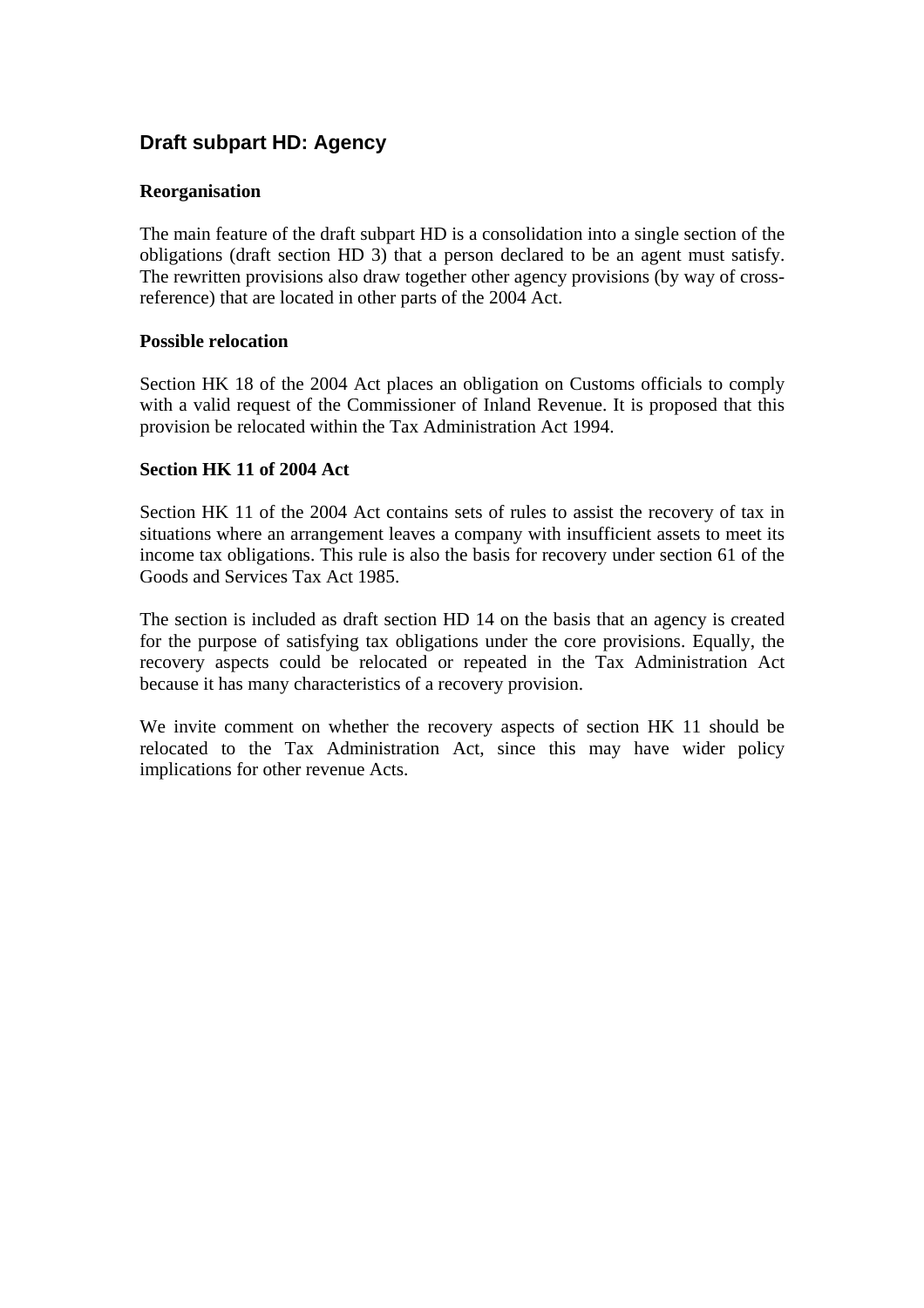### **Draft subpart HE: Mutual associations**

#### **Income provisions relocated**

Section HF 1(1) and HF 1(5) (2004 Act), relating to income derived by, respectively, a mutual association and a member of a mutual association, are relocated to sections CB 29 and CB 30 respectively. This is signalled at the beginning of draft subpart HE. This relocation ensures that provisions making a transaction income are placed within Part C, as required by sections BD 1, CA 1, and CA 2 (2004 Act).

#### **Deduction provision relocated**

Section HF 1(2) of the 2004 Act is relocated to draft subpart DV, again to provide structural consistency within the Act for the treatment of deductions. This relocation is signalled at the draft section HE 1.

#### **Section HF 1(6) of the 2004 Act**

This rule is absorbed into draft section CB 30(4).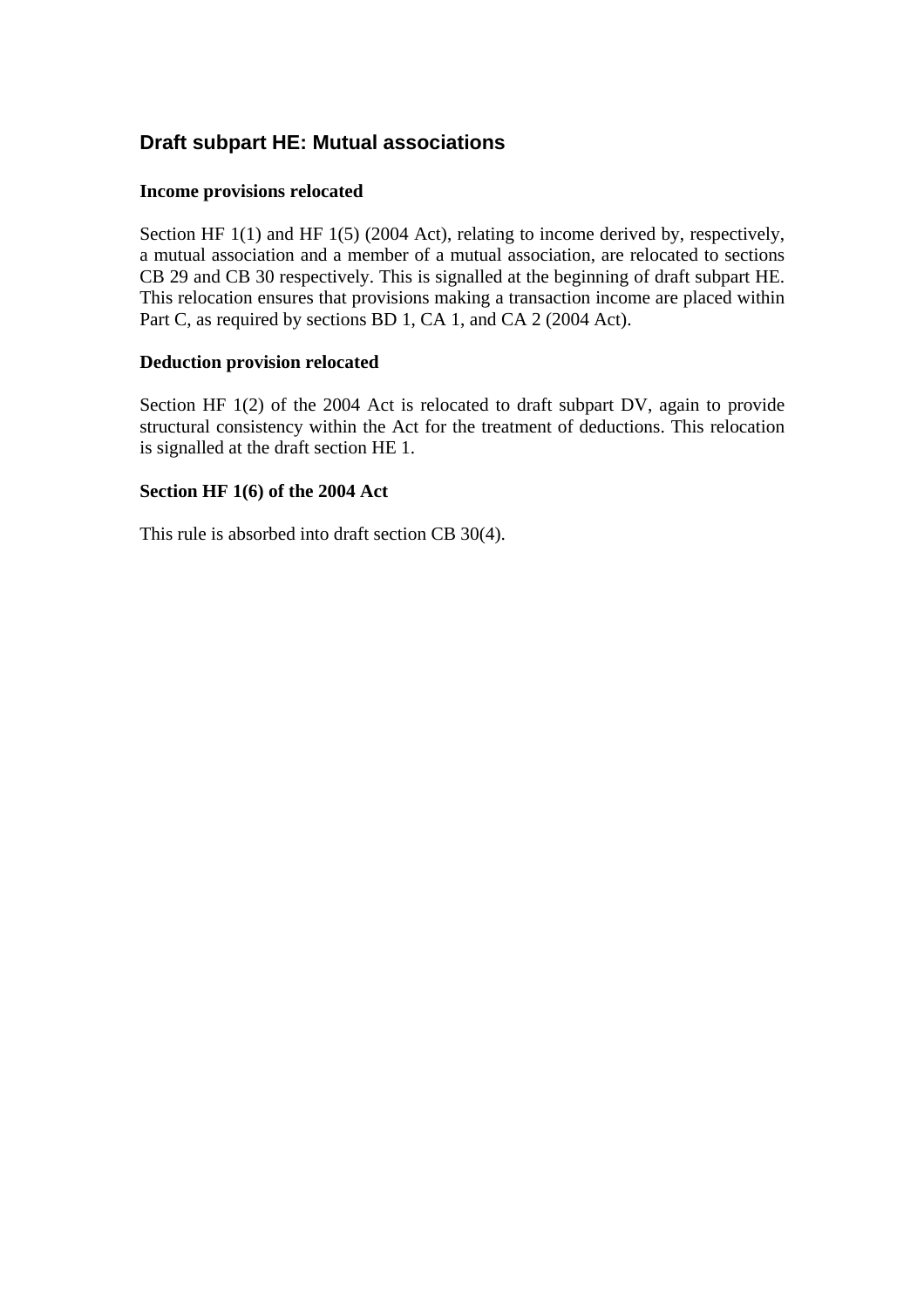### **Draft subpart HF: Maori authorities**

#### **Draft section HF 3(3)**

The redrafting of section HI 1(2)(b) of the 2004 Act is intended to provide consistency with the redrafted loss rules. (See Exposure Draft Part I.) Under those rules, the Act permits or restricts the use of loss balances or tax loss components, rather than restricting the offsetting of net income.

The effect is the same, and no policy change is intended.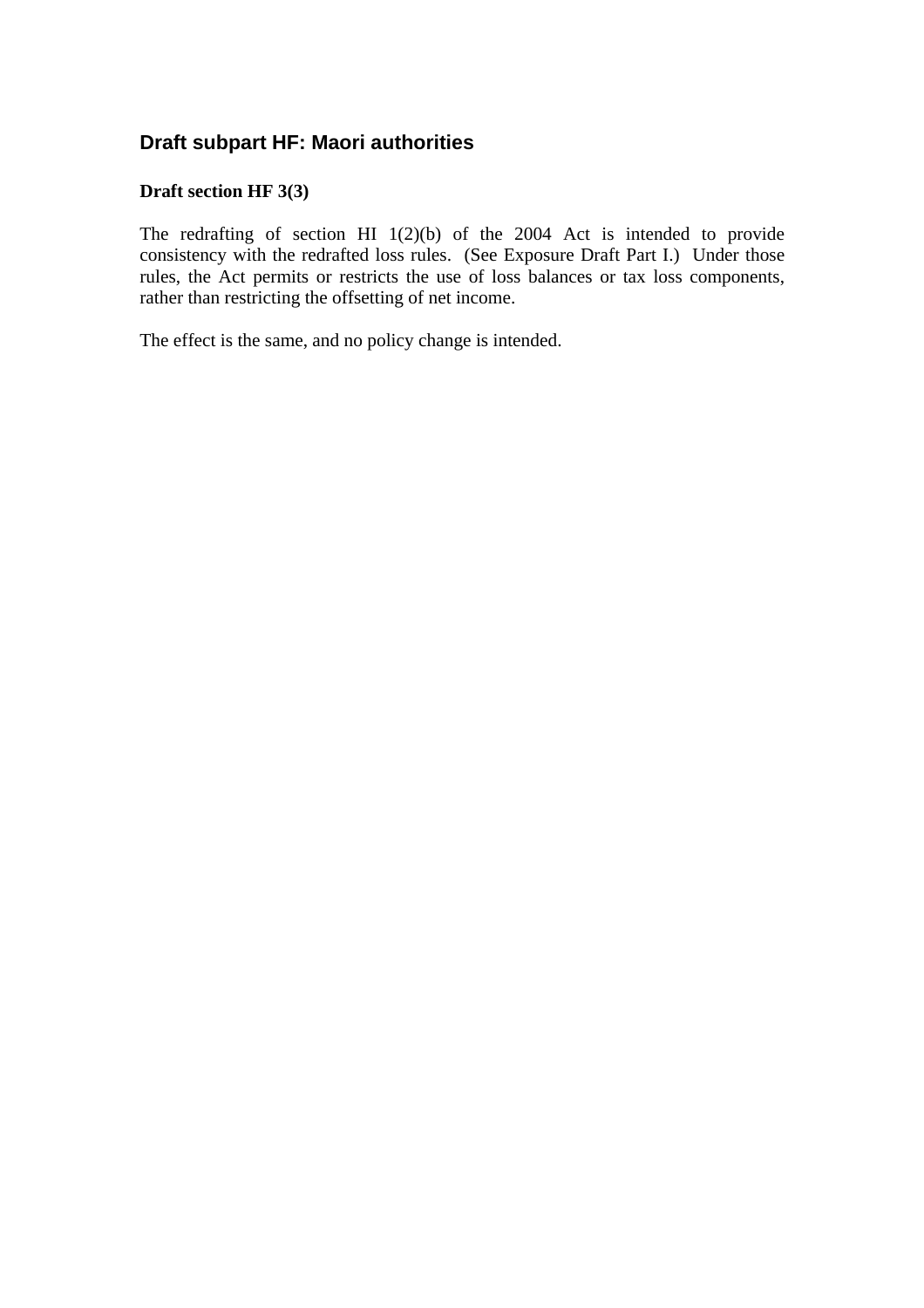### **Draft subpart HG: Joint activities**

#### **Section HD 1 of the 2004 Act**

Subsection (1) is relocated to draft subpart HC (Trusts).

Subsections (2) and (3) are rationalised into one section in draft subpart HG as there is little practical difference in the effect of the two subsections. The Tax Administration Act 2004 also addresses the obligations to file an income tax return which leaves draft section HG 1 as identifying who must satisfy tax obligations imposed under Part B of the Income Tax Act.